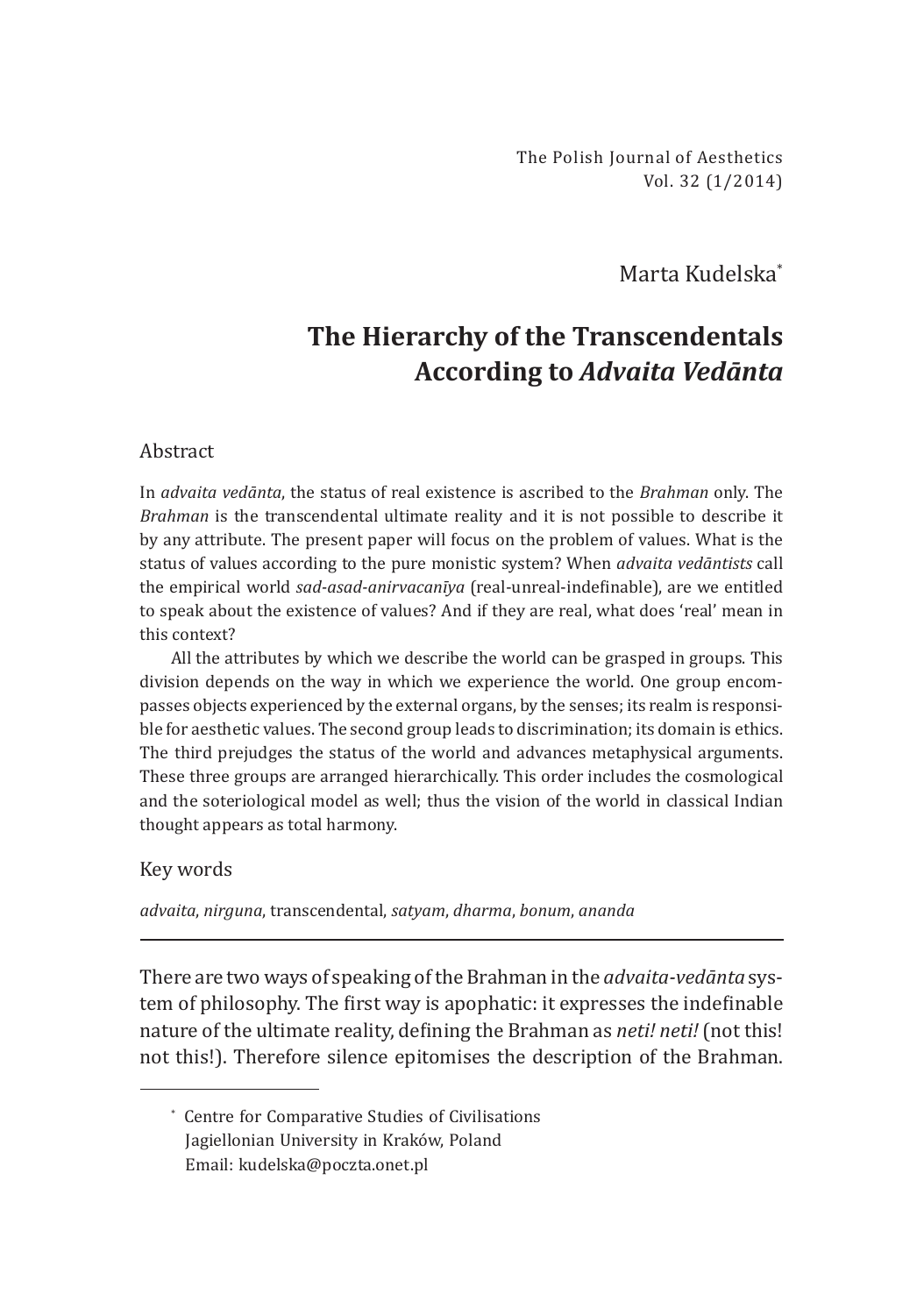The second way attempts to ascribe to the Brahman the ultimate and the primordial attributes, or *guṇa.* Traditionally, advaitists speak about three primordial attitudes: *sat*, which denotes the real and truth; *cit*, which denotes the domain of consciousness and pure thought; *ānanada*, whichever denotes beauty and bliss. Together, these three gunas give the classical definition of *saguṇa brahman* as *saccidānanda.*

My interest is focussed on the relation between the gunas. If we say that the ultimate reality, for *advaita-vedānta,* encompasses the whole world, including the phenomenal level, and if we also say that in this system reality is a total unity, can we find a hierarchy in the various levels, spheres or domains? And if there is a hierarchy, how is it oriented?

Before beginning my analysis of the primordial gunas I would like to point out one thing. *Advaita-vedānta* is a system of philosophy; accordingly, it can be interpreted from the Western methodological point of view. But it is primarily an Indian system of philosophy, or *darśana;* this means that ultimately all considerations are soteriologically oriented and must be related to a transcendental goal. That goal is called *mokṣa*, or liberation. In that sense we can judge any phenomena in the world and any activity in terms of its bringing us as near as possible to *mokṣa.* I would like to show that because of the process of reaching *mokṣa* we can speak about a hierarchy of the gunas. This will be the main subject of my present considerations.

But I would like to look at these gunas from the Western point of view as well. Although all literal comparisons between different cultures are weak by nature, sometimes they help not only to translate but also to understand the main thesis in both contrasting cultures. Accordingly, the three primordial Vedantic gunas will be referred to the three cardinal transcendentals which exist in European philosophy. The cardinal transcendentals have been present since the time of Plato, for whom the idea of the Good is at the top. However, for scholastic thinkers, Truth is at the top. The scholastic scheme is closer to the Vedantic; therefore I will start by analysing the three gunas in that order.

If we wish to find the main difference between the European and the Indian ways of philosophising, we have to form a basic scheme or ground structure. As the ancestor of European philosophy, the Greek way of thinking, is founded on a logical scheme, so the Indian systems are founded on a philological one. Therefore it is quite natural that in India philological analysis is included in the mainstream of philosophical considerations.

I will start from an analysis of the basic words denoting the term ʻtruth.' In Sanskrit there is a group of terms which denote 'truth' or 'truth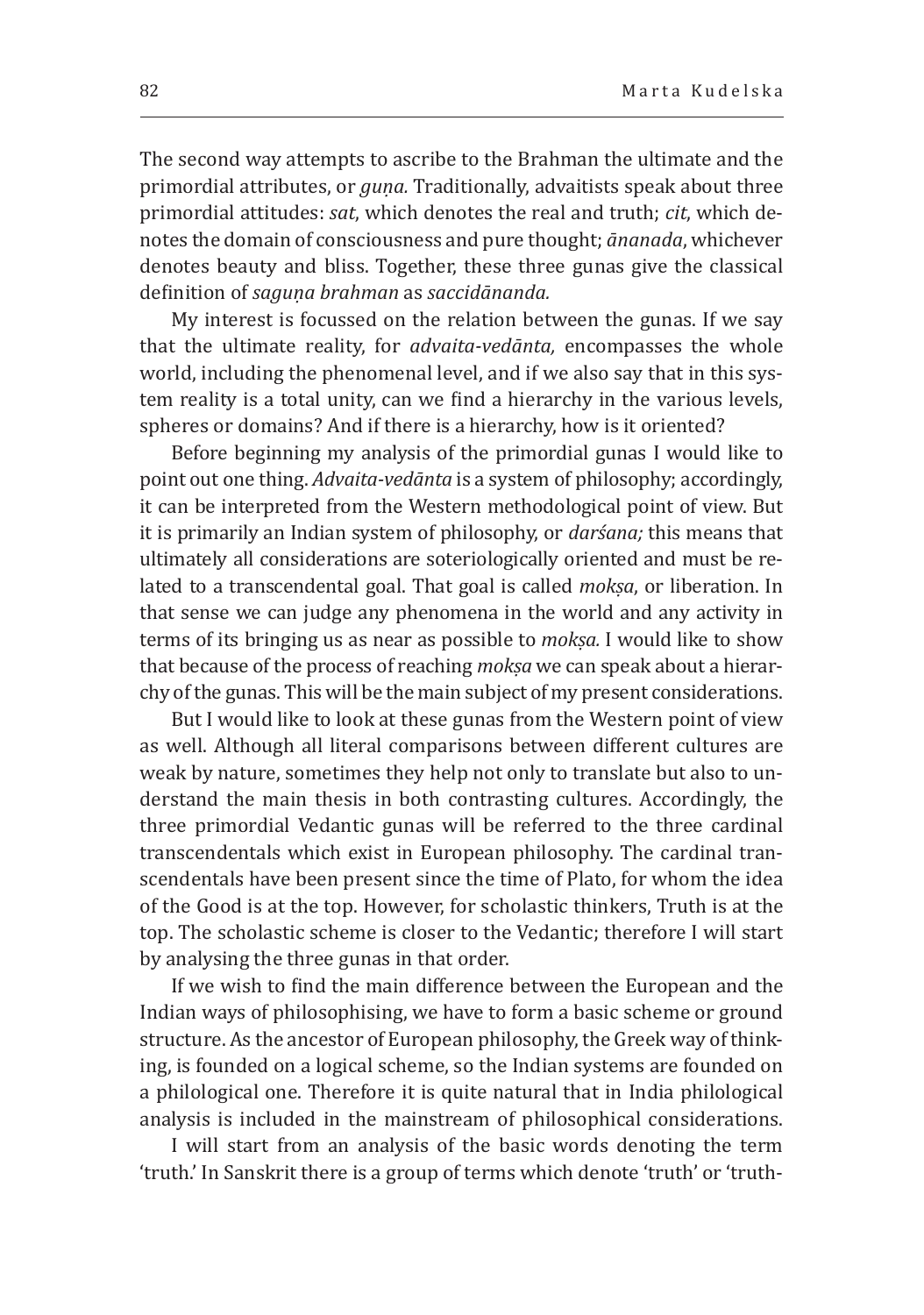ful.' The main term is *sat,* which comes from the root *as*, to be or to exist. The word *sat* has several derivatives: *satyam, sattvam, sattā.* The word *sat* belongs to the metaphysical domain, where it denotes truthful, real existence, and to the epistemological domain, where it denotes the way we speak of existence when we want to state its reality, truthfulness or vicariousness. Thus, what exists is truthful as well; the ultimate truth, *sat*, can be ascribed only to full real existence.

One of the main derivatives of the word *sat* is the word *satyam,* which extends its semantic field. Apart from the classical senses - namely, truth, real within its field - it includes senses with axiological connotations: honest, pure, virtuous, righteous, chaste. This combination in one domain of two aspects of reality, aspects which appeal to the realms of both truthfulness and righteousness, reminds us of the ancient Greek notion of *kalokagathos*.

The word *sattva,* apart from its classical meanings, also denotes real nature, character, consciousness, and wisdom. In classical Sanskrit the most frequent use of this term belongs to the *sāṃkhya* system of philosophy and names one of the three gunas, which are compounds of matter, or *prakṛti.* From the point of view of yogic procedure, the guna *sattva* is responsible for the process of enlightenment and disclosure of the truth of real nature, thanks to which liberation can be gained.

We also have one more old Vedic term which applies to that notion. It is the word *ṛta* – truth, law, rule, cosmic order. It comes from the root *ṛ*, or to go, to move, to become, and indicates in that sense a more dynamic, rather than static, dimension of the truth.

It can be also very interesting to look for the opposite of the notion of the truth, to terms denoting something untrue, false. This topic would require an additional paper, so I will only list several groups of these terms. The first group covers simple negations: *asat, asatya, anṛta.* To the second group belong *mithyā* (invertedly, contrarily, incorrectly, wrongly) and *mṛṣā* (in vain, falsely, meretriciously). The next group denotes something imaginary, artificial. Thus, we have: *kṛtrima* (made artificially, falsified, not natural) *kalpita* (made, artificial, fabricated), *kālpanika* (existing only in fancy, fictitious). Generally, all of the above terms indicate the mechanism of false appearances or something which does not really exist, something artificial, an imaginary reality.

In this context we have the term *māyā. Māyā* denotes empirical reality, reality which is not ultimate but which implies the appearance of incorrect knowledge leading to incorrect apprehension of the world. The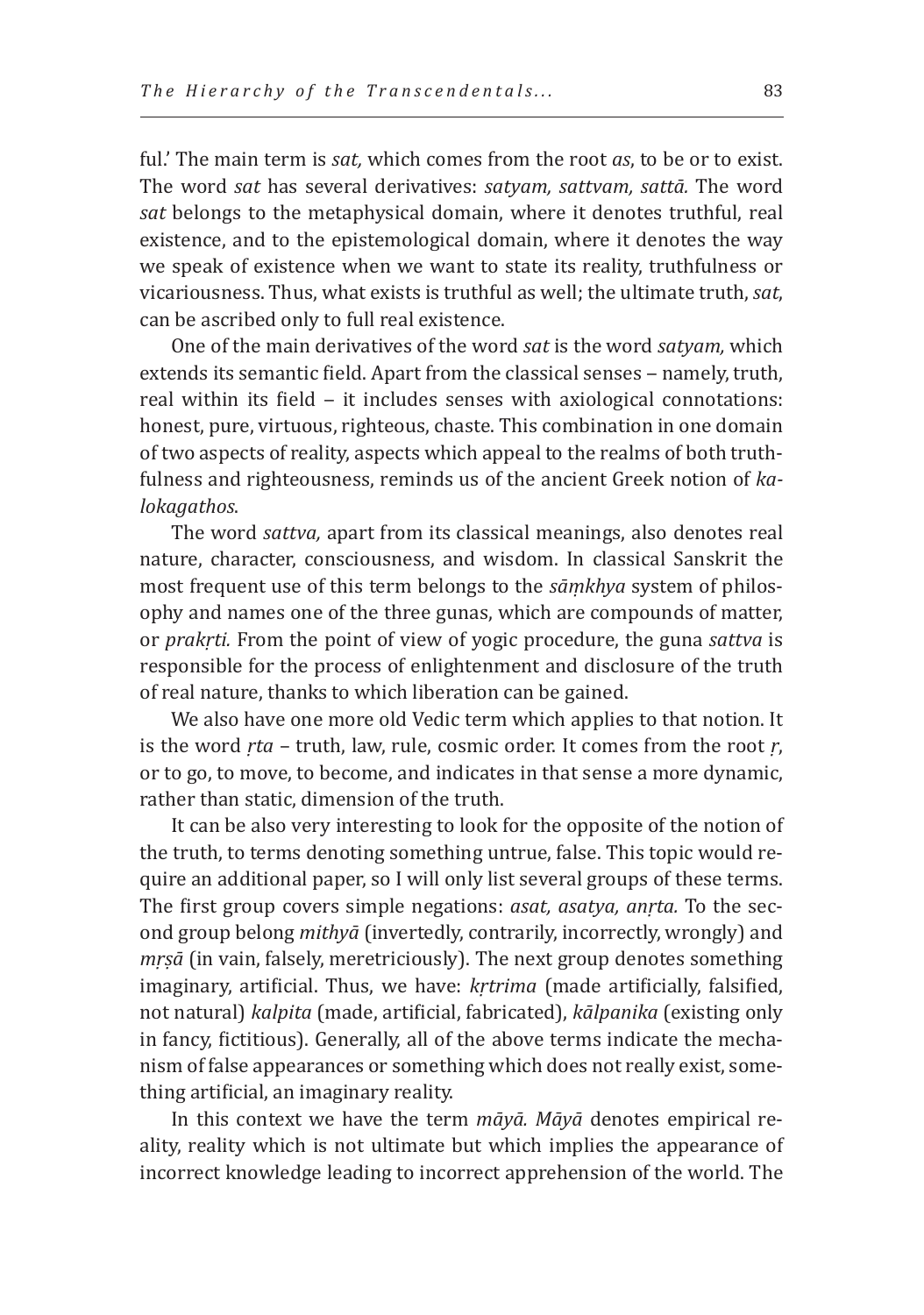word *māyā* comes from the root *mā* (to measure, mete out, mark off). This meaning suggests some kind of structure, scheme, or mean which is using to measure one thing in opposition to another. Therefore it is the beginning of differentiation and categorisation. By appealing to the cosmological scheme and taking from it the idea that there exists only one reality (which can, of course, appear on many levels), we can see that *māyā* is not an outer measure but remains in the world and constitutes its inherent energy. *Māyā* is in the world, adhering to nature and to the structure of the world.

In the old Vedic texts *māyā* means magic, illusion, extraordinary and supernatural power; earlier, such power belonged to the demons, later, to the gods. In later times it begins to be identified with *prakṛti* (nature, matter, the principle of change and the lack of consciousness). In this context *māyā* signifies the changing, mutable world, a world devoid (by its nature) of consciousness, wisdom and the knowledge necessary to see true reality. In *advaita-vedānta*, *māyā*, first of all, is understood as energy. This energy becomes its primary *upādhi* (limitation, adjunct, anything which can be taken for or has the mere name or appearance of another thing).

In this system the term is interpreted radically as something unreal, not true, something not really existing. Then *māyā* becomes a universal aspect of individual ignorance, or *avidyā.*

All descriptions of *māyā* are given through analogy to illusory human experiences. The ultimate being of the world does not have to be stated as a theory, as it is strictly implied in the very definition of the *Brahman* itself. Śankara is very emphatic about the factual reality of the things that are mistaken for something else. *Māyā* does not simply mean denial of the world. Explicit speech about its non-existence is an indirect recognition of its phenomenal existence. It is out of the question (for *advaita*) that phenomenal reality could come into being through speech. *Māyā* will last as long as the *Brahman* can be spoken, and the world will last as long as *māyā* will last. That is why no positive language is adequate to describe the *Brahman*. This way of thinking leads to the apophatic definition of the *Brahman,* to state that by nature It is *neti, neti*.

The notion of *māyā* becomes one of the key terms in the philosophical system of *advaita.* But what does it mean that the empirical world is not simply a negation of the *Brahman*, given that the very acceptance of real existence is ascribed to the *Brahman* only? If nothing except the *Brahman* really exists, what will happen to all activities in the empirical world? Should we say that all deeds, behaviours, systems of values, etc. are not real? And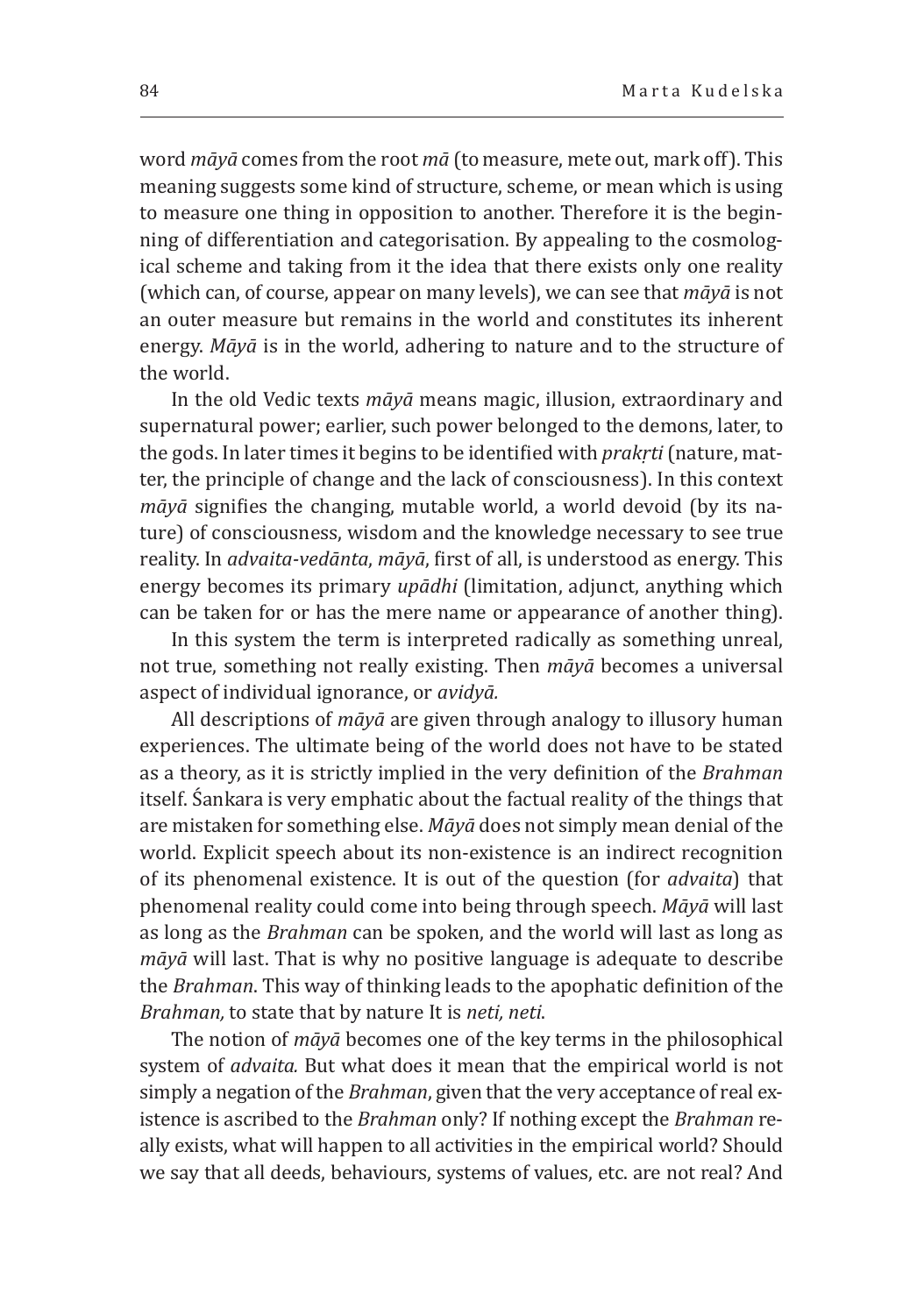if so, what does not-real mean in that context? The notion of *māyā* helps to resolve this problem. Generally speaking, the world itself does not change; only our apprehension of the world is subject to change. One of the most acute issues in *advaita* is to find a proper mechanism to explain the transition from consciousness to awareness. When objects appear to this witnessing consciousness they are the work of *avidyā*; they are superimposed on pure consciousness, which remains unaffected by that relationship.

*Advaita* uses many examples and analogies to explain the mechanism of this superimposition. One of the best-known is the story about 'grasping a snake in the darkness instead of a rope.' In the darkness we see something long, thin, and moving, so that our first association is with a snake. We start to behave according to that impulse: we can escape, stand still, or even try to avoid the danger. According to that impulse, we act, and our actions have their own consequences. After the discovery that the thing in question was not a snake but a rope, only then do questions arise. Where did the snake disappear to? It could not have disappeared because it was not real. But the results of our behaviour resulting from that impulse remain, and for us they were and still are real. For Indian thinkers, to resolve this riddle is to resolve the enigma of the world.

For *advaita*, the rope that is seen as a snake is the objective foundation of the illusion. Illusory experience, like normal experience, may be considered in its noetic phase. The false content seems to possess a noematic character, and, in relation to everyday experience, a character of an intermediate type, embodying a reference, but not to reality. When the false realm is negated the real one shines alone. And only the *Brahman* is pure consciousness and self-luminous. The concept of *svāprakāśa* (self- -luminousness) is the fact of being conscious of being conscious, when conscious of anything. And only this is real existence and truth: *sat.* The snake did not disappear because it did not become, which means that it does not really exist: *asat.* Therefore we can speak about ultimate real existence and about related non-existence. Thus only the term existence, or *sat*, is admitted to the ultimate reality. And only this is the ultimate truth. Other attributes are founded on this main one. This means that all systems of values are founded on the metaphysical level.

The second guna ascribed to the *Brahman* is *cit*, the domain of consciousness and the domain of knowledge (*jñāna, vidyā*) as well. Knowledge understood as the act of knowledge leads to discrimination, primarily between the subject and the object. This primordial discrimination clears the way for all schemes of discrimination. I am going to show that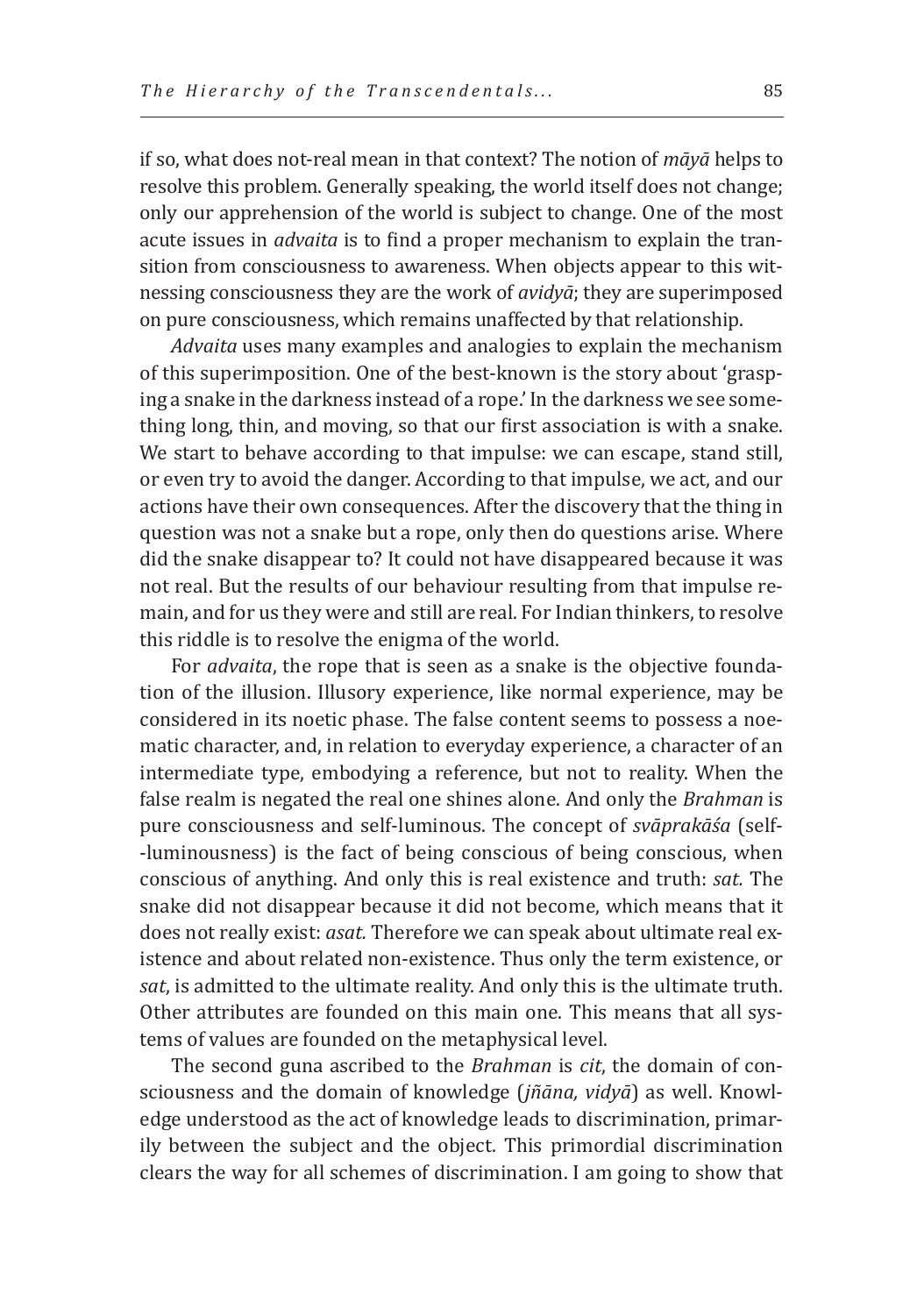all such schemes are founded on ethical values, which stand between the ultimate reality, or *sat*, and the world experienced by the senses.

The first question connected with the problem of ethical values, which arises for anyone brought up within European culture, is to find an equivalent for the Latin term *bonum*. I do not think there is a single equivalent for this term in Sanskrit. Thus, I find it important to examine this problem, to answer this question and to compare *bonum* with a group of related terms.

First, I shall discuss, analogously to the considerations of metaphysical terms, various groups of words denoting the terms 'good,' 'bad,' and 'good-bad' as a pair. In Sanskrit the prefix *su*, describing some positive value, is used generally. Here we have: *su-asti* (well-being, fortune, luck, success); *su-kṛta* (good or righteous deed, meritorious act, reward, recompense, well done, made, formed or executed); *su-dharma* (good law, justice, duty); *su-carita* (well-conducted, moral, virtuous). When we look for a group denoting something that we should attain or gain we find: *hita* (put, placed, set, laid, fixed, planned, given, beneficial, convenient, suitable, benefit, advantage, profit, good); *bhadra* (blessed, auspicious, fortunate, gracious, friendly, kind, excellent, good i.e., skilful); *bhāga* (good fortune, fortunate lot, luck, destiny); *śubha* (splendid, bright, beautiful, pleasant, suitable, fit, good); *kalyāṇa* (beautiful, auspicious, illustrious, noble); *kuśala* (right, proper, suitable); *kṣema* (giving rest or ease, security, happiness); *bhūti* (well-being, prosperity, might, power); *śreyas* (more splendid, more beautiful, more excellent, best, superior). All of these terms are related to the term 'good' with its sensual connotation. Things which are considered good for us are connected with gaining or keeping goods marked by their sensual characteristics. The sensual connotation is connected with the realm of the unmanifested world as well as with aesthetic issues.

As we know, Indians (following *advaita* tradition) do not consider the manifested level to be the absolutely real one. Therefore, 'goodness,' by definition, cannot be something ultimate. Yet, the above-mentioned terms do not include the meaning of 'good' as something 'useful.' For this idea, they employ another group of terms: *artha* (cause, motive, reason, advantage, thing, object, object of the senses, wealth, property); *upayoga* (use, fitness, any act tending to a desired object, good conduct, observing established practices); *phala* (fruit, consequence, effect, result, retribution, gain or loss); *lābha* (obtaining, getting, attaining, gain, profit). And here we also deal with aesthetic rather than purely ethical issues.

We have some groups of terms which very often come in pairs as opposed terms: *hita-ahita, śubha-aśubha, bhadra-abhadra*. These are related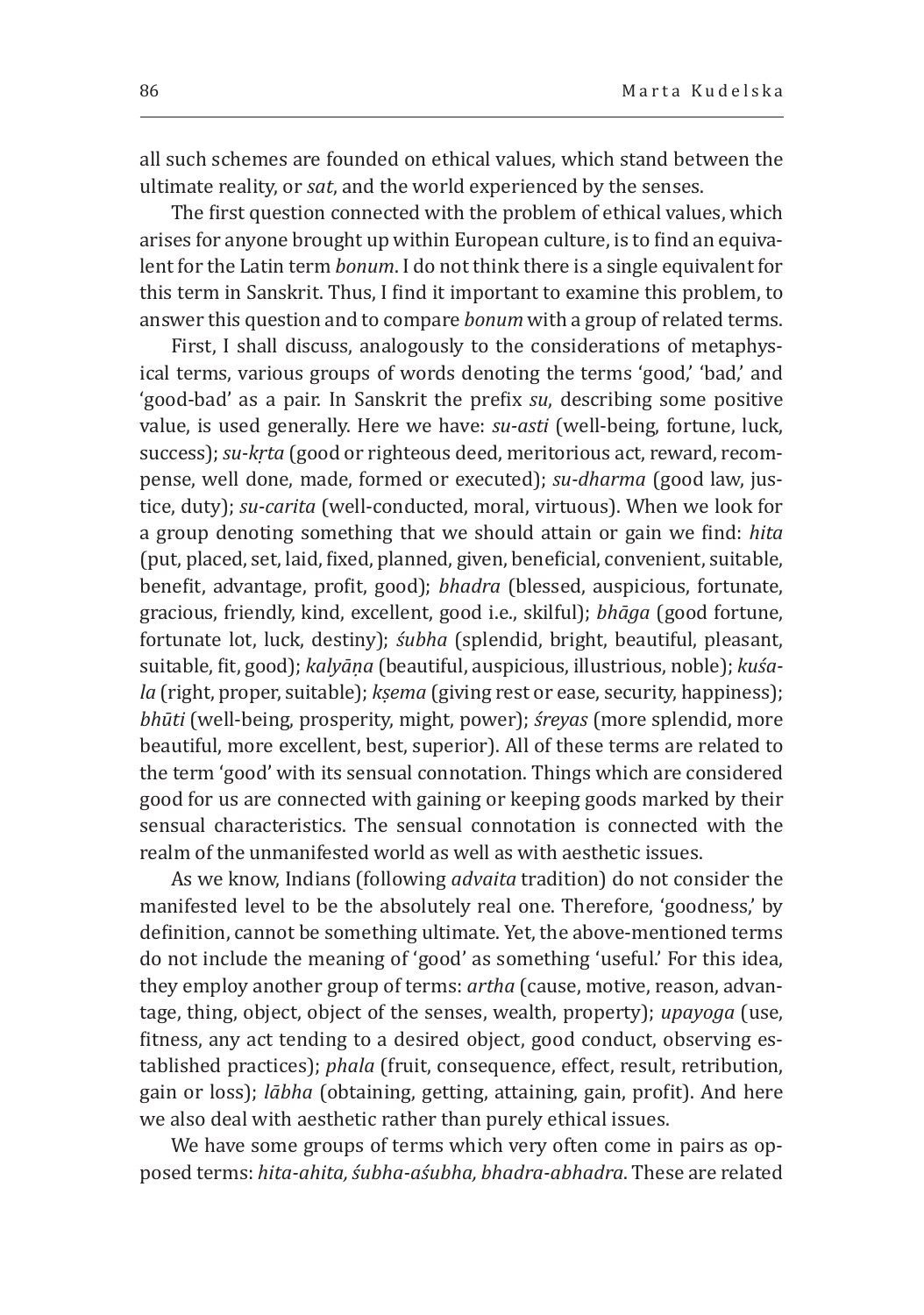to the first group. We also have a group denoting first 'virtue' and then 'good.' This includes: *puṇya* (auspicious, propitious, fair, pleasant, good, right, virtuous, meritorious, pure, holy, sacred); *sukṛta; sucarita; sādhuvṛttam* (well-rounded, well-conducted, virtuous or honest man); *dharmya* (legal, legitimate, just, virtuous, righteous).

The term 'bad' is primarily connected with its opposition to 'good.' Here we have terms which are simply negations like: *asādhu, adharmya, aśubha, ahita, akuśala*. We have also the prefix *dus*-, describing something with negative value: *duṣṭa* (spoiled, corrupted, defective, faulty, wrong, false, bad, wicked, guilty); *durgati* (misfortune, distress, poverty, hell); *duṣkṛta* (wrongly or wickedly done, badly arranged, evil action, sin, guilt). The above terms are related to a situation that initially appears to be good, but which is going to be spoiled; the primary harmony or perfect order is going to be damaged. Next, we have a group of terms with an independent etymology: *pāpa* (bad, vicious, wicked, evil, wretched, vile, low); *doṣa* (fault, vice, deficiency, want, inconvenience, disadvantage, damage, harm, bad consequences); *kleśa* (pain, affliction, distress, anguish, worldly occupation, trouble). To throw something out of balance or to spoil harmony is connected with a mistake and is called 'bad.' This mistake does not come from the outside; it is just a lack of inner harmony.

All the groups under consideration refer to both *profanum* and *sacrum* stages. This division derives from the primordial cosmogonic rite. The myth of *Puruṣa* from the *Puruṣasūkta* is the earliest pattern for that rite. The world which emerged as a result of the primordial sacrifice is the cosmic order and harmony. It can suggest that ideal order is inherent to the pre-creational stage. This model shows that the world, broadly understood as the macro- and microcosmos, and all categories that govern these orders, as well as all relations between them, are of the same nature. All of them are manifestations of the one pre-entity.

In the unmanifested world there exists no absolute, independent category nor any value, morever, their opposites are of the same nature. Action that submits to the primary order, and imitates it, is called 'good action,' or *sukṛta*. It can be judged as proper action rather than as good action because its fulfilment brings no extra reward. However, one who fails to fulfil his duty to the cosmic order is punished. That punishment is called sin, or *pāpa*.

This understanding is connected with the primordial ritual act. The primary being related to the ritual act is an ideal state: a state of harmony, deriving from sacrifice and maintained by sacrifice. Therefore the basic prescription is connected with the persistence of this state, i.e. with the re-construc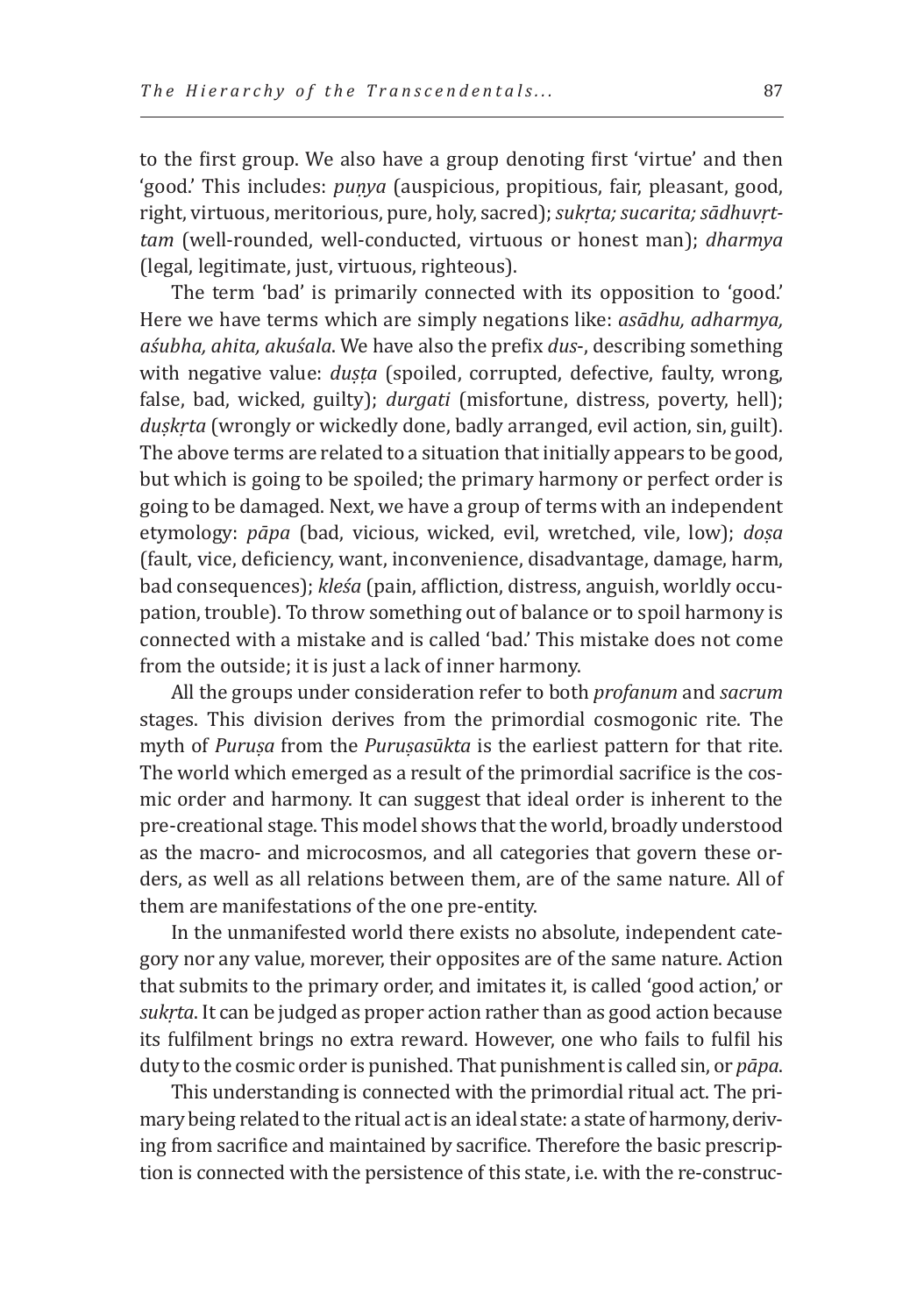tion of the cosmogony. When the primordial state is taken as a state of harmony and a perfect state, all acts must follow the primordial rules, for the act of seeking something new is treated as spoiling the primordial harmony. The proper celebration of the sacrifice is called *sukṛta*. When there is any mistake or deviation from a rule, the sacrifice is called *duṣkṛta*, or wrongly done.

In this context, it is quite natural to describe the term 'bad' as something connected with an omission, a mistake, incomplete action, impure thing or sin. I consider that we are justified in understanding this group of terms as denoting negative values only if we explain the etymological sources of these terms by the idea of the ritual act. Therefore 'bad' means something that spoils the primordial harmony, something that does not 'imitate' or ʻre-create' the cosmic order.

The pan-Indian law of *karma* generally arose out of such interpretations of the terms *sukṛta* and *duṣkṛta*. The etymology of the word *karman* comes from the same root, *kṛ*, as the terms denoting 'good and bad,' generally describing an act. An act, or *karman*, is not understood as an independent event. It refers to the past because it arises out of previous events, and to the future because it bears the consequences of these events. The law of *karma* transcends and, at the same time, contains the diametrically opposed values 'good and bad.' This kind of comprehension of values is characteristic for *saṃsāra*.

In this context, it is very interesting to examine how the term *sukṛta* describes man. (The best example may be found in the *Upanishads*, especially in the *Aitareya*.) After subsequent manifestations of the primary being, out of the face of the primordial man arise entities which are treated as divinities. They are called at the same time *devatā* (divinities) and *indriya* (senses). Thus, their sensual character with all its consequences is pointed out here. The self, or *ātman*, marks the divinities with thirst and hunger, which is connected with *kāma*, the main impulse of these entities toward action in the manifested world.

As long as an individual exists in the realm of the manifested world, he is submitted to the nature of *kāma*, desire, and he experiences the world through the senses. Therefore, the most common reception of the external world would be translated into aesthetic categories. And what at the beginning meant: 'I like it, I do not like it' or 'it is good for me (or not)' begins to be treated according to the absolute categories: 'it is generally good' or 'it is generally bad.'

From the *Aitareya* we know that only man can comprehend all created worlds. Man is called *sukṛta*. This is the same term used for the properly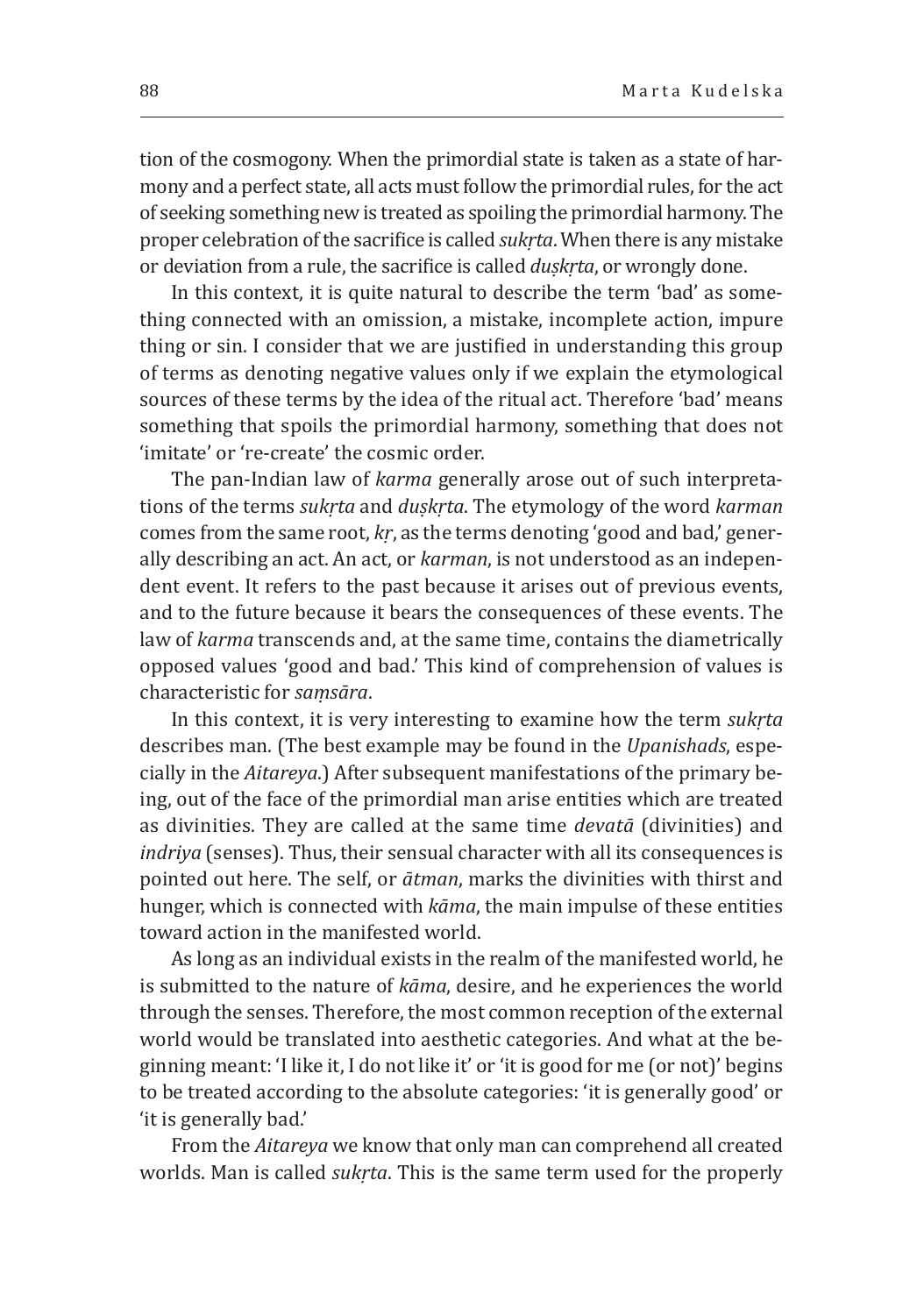celebrated sacrifice, which imitates the primary cosmogonic myth; man imitates by himself all the manifested worlds. The term *sukṛta* does not refer to the pre-creative stage but to the first stage or hypostasis of the manifested world.

All the terms under discussion appear as relative categories and they are secondarily absolutised from aesthetic values. But classical Indian thought assumed the intention to attain the ultimate ethical model as the postulated ideal of action. This is obviously connected with assuming the model in which full reality and perfection can be ascribed only to the unconditioned, primordial world.

As is widely known, the goal of that method is to leave *saṃsāra*, i.e., to attain *mokṣa*. Therefore, the beginning and the end, which are presented in the *Upanishad,* show two oppositely oriented goals. One is connected with maintaining the world by means of sacrifice; the second is aimed at liberation, or escape from the world of *karman* and *saṃsāra* by means of *yoga*. The above goals are marked by the two principal ethical values. The choice between them is responsible for remaining within *saṃsāra* or with attaining *mokṣa*.

The good is one thing, the gratifying is quite another; their goals are different, both bind a man.

Good things await him who picks the good; by choosing the gratifying, one misses one's goal.

Both the good and the gratifying present themselves to a man;

The wise assess them, note their difference; and choose the good over the gratifying;

But the fool chooses the gratifying rather than what is beneficial. (*Kaṭha* 2.1‒2)

The above fragment confirms all our considerations on the subject of 'good and bad.' From the linguistic analysis and by appealing to the model of the world marked by the cosmogonic rite, we come to the conclusion that it is very difficult to speak about absolute values in the ethical aspect. And here also, although the description is related to the opposition 'good and bad,' the choice is not simply judged as 'good' or 'bad.' This is connected with absolute goodness, i.e., *mokṣa*, which is called *śreyas*. The term *śreyas* denotes the most splendid, most beautiful, the highest good, fortune, the state of happiness, sometimes connected with the possession of many goods. A similar state is designated elsewhere in the *Upanishads* places by the terms *sukha* (happiness) or even *ānanda* (bliss). Keeping in mind that Sanskrit terms from the first *Vedic* texts denote the goal and the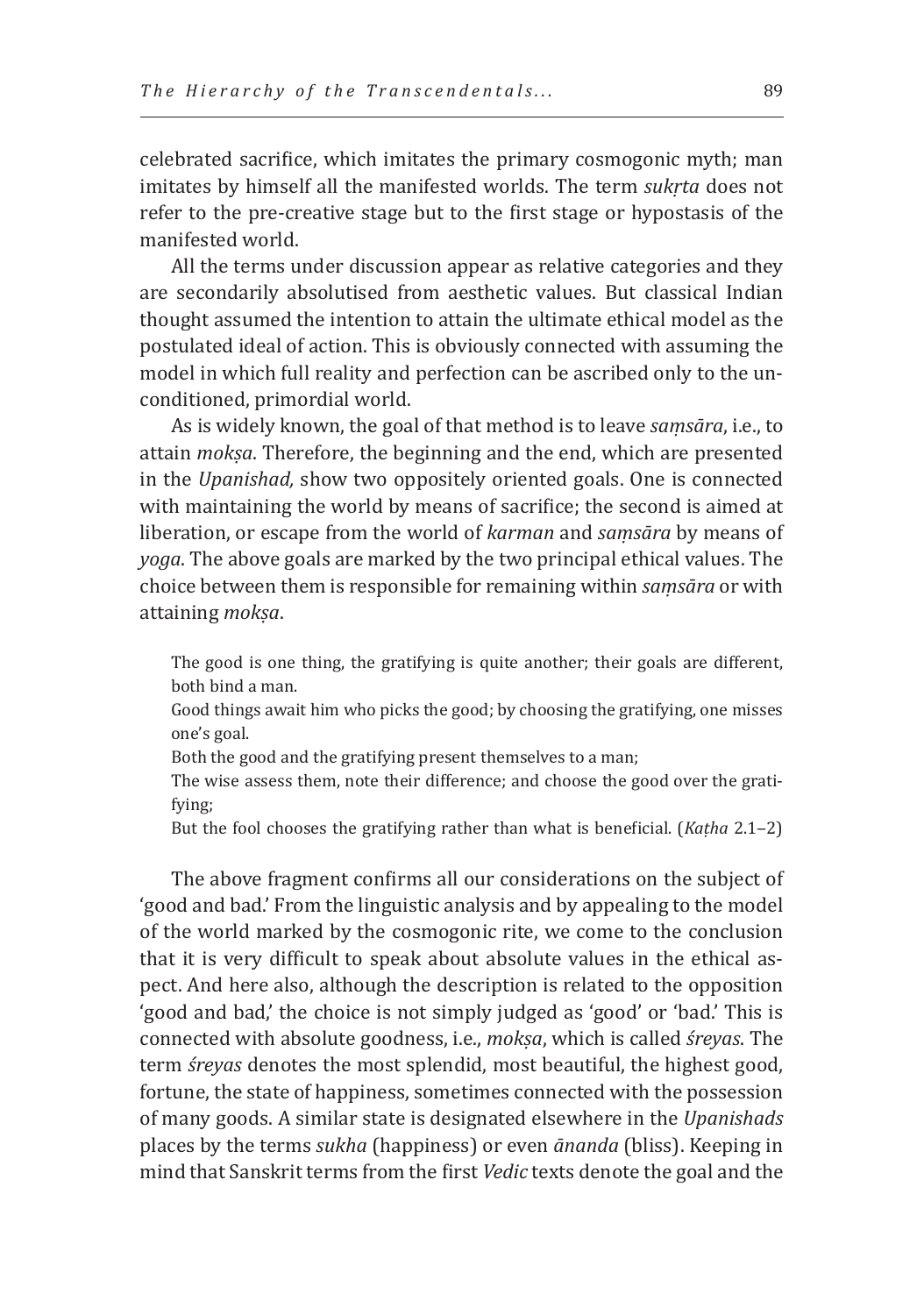way to attain that goal simultaneously, we see that the choice of the realm of one value is connected with the aim, i.e. with *mokṣa*.

The description of the polarisation of the two ways or two models of life, symbolised by the terms *śreyas* and *preyas*, recalls the Stoic understanding of wisdom. The fragment of *Kaṭha* discussed above shows that in the *Upanishads*, as well as among the Stoics, we cannot speak of gradations of good or of wisdom. Someone is totally wise or not wise at all. He is wise who knows – that is, who knows the real nature of reality and of the world. Through this knowledge he can attain *mokṣa*. It takes a great deal of time and requires a great deal of work, but the result is immediate. And if the equation *jñāna* = *mokṣa* is true, it means that wisdom cannot be graded. Wisdom is attributed to somebody who possesses complete knowledge. Action plays a secondary role. What is meant by a secondary role has been a point of discussion among Indian philosophers and theologians. However, an ultimate solution has not yet been found.

In the light of the above considerations, we have to look for a description of the realm of *preyas*, which is placed in opposition to the term *śreyas*. The realm of *śreyas* is univocally good and homogenous; it is the return to the source, to the state of ultimate harmony. The realm of the *preyas* is the realm of action, of gradation. The term *preyas* is the comparative of the adjective *priya* (liked, favourite, wanted, own, dear). Thus, the realm of *preyas* denotes something nicer or dearer, in the sensual and volitional context. The choices of somebody who belongs to the realm of *preyas* are motivated by feelings and desires: *kāma*. And *kāma* is the basic motive on which sinking into *saṃsāra* depends. Thus, once again we see that all categories constituting the manifested level of the world have merely relative values.

From the analysis of terms appealing to the ethical domain, the conclusion is derived that all values contrasting with the ultimate level appear to be related. The aim of every activity is ultimately submitted to transcending the phenomenal world and reaching the level which is above all valuations and discriminations. Ethical values are closest to the absolute domain and they stand between two dimensions of reality: the absolute and the sensual world. The analysis of these terms revealed that ethical values can be interpreted as the transfer of aesthetic values in the moral dimension.

The classical Indian model appears from one side as a nonlinear, dynamic system in which every part remains in a restored relationship with the whole, but from the other side that system is 'built' as a hierarchy in which the external, unsubtle levels and dimensions are transcended by higher ones. The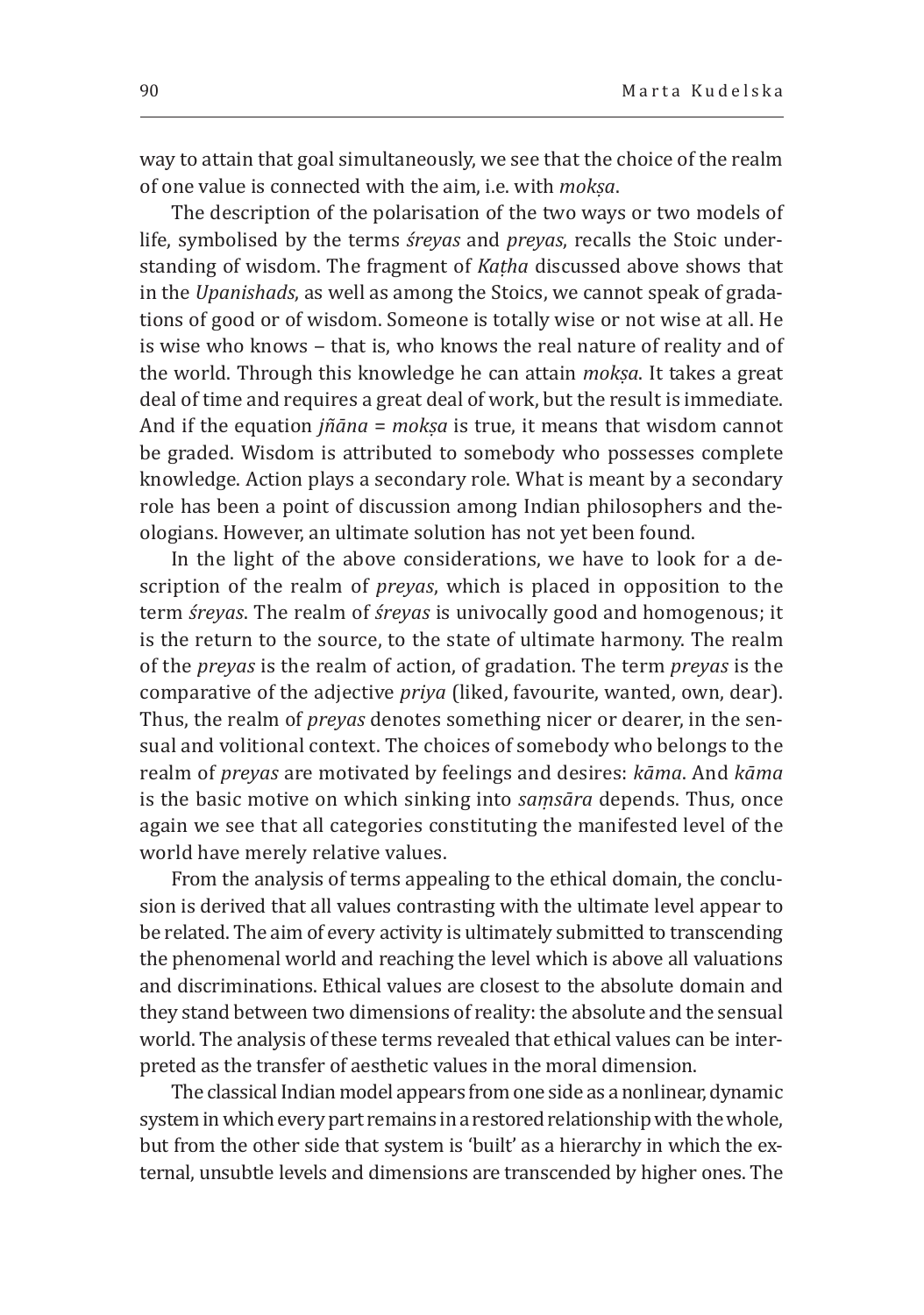cosmological and cosmogonic apprehensions of the world of phenomena and aesthetic theories are founded through understanding the complex of the body, nerves, and psychological reactions and of focussing attention on the moment of experience leading to liberation from discrimination. Most important, in the context of this idea, is to stress the interdependence of conditions, interactions and relations between the whole and the parts. Every part expresses the whole (as in a hologram). In such a system there is no place for any dichotomy or polarisation into binary oppositions such as: animated/unanimated, limited/ unlimited, nature/man, physical/spiritual, *sacrum/profanum*. However, we have seen that, apart from treating the world as a whole, we can speak about the transcendence of particular levels and transfers of one system of values to a higher dimension. Therefore we can speak about a hierarchy. The way up starts from the realm experienced by the senses, which can be judged according to aesthetic categories.

Let us start with a short philological analysis of terms denoting the aesthetic domain. These terms appeal to the third guna ascribed to the *Brahman*, to *ānanda*, which denotes the state of bliss or happiness and refers to the state in which the ultimate reality is experienced. In *advaita* the absolute is above any discrimination, so it should be essentially identified with primordial attributes. But to experience something, to feel happy in some state, is still an act and every act is due to discrimination, even if very subtle. We have seen that the same could be said about the domain of *cit ‒ jñāna.* But when we consider this guna within the European scholastic frame, we have the transcendental, Beauty, which does not denote our reception of the absolute but rather its primordial attribute.

So let us look at terms denoting 'beautiful.' In Sanskrit some of the terms used to describe beauty are: *cāru, sundara, rucira, sudṛśya, śobhara, rūpavān, rūpī, surūpa, manorama, manojña, sumukha, sādhu, śriyukta.* Among these terms we can discriminate two groups. The terms: *rūpavān, rūpī, surūpa* denote beauty as possessing a form (*rūpa*), as something external which can refer us to the material dimension. The term *surūpa* extends that interpretation and suggests that the form is good and proper (*su*). In this context beauty is that which possesses the proper form. It is a kind of denotation of an aesthetic object. To these groups we can add also the following terms: *manorama, manojña, sumukha.* These notions refer to the relation between the subject and the object of aesthetic experience.

We have also other terms. The word *sundara* probably comes from: *su-nara* and denotes simply 'the good, proper man.' It harmonises with the term *sādhu* (goodness, virtue; later, a person on a very high, spiritual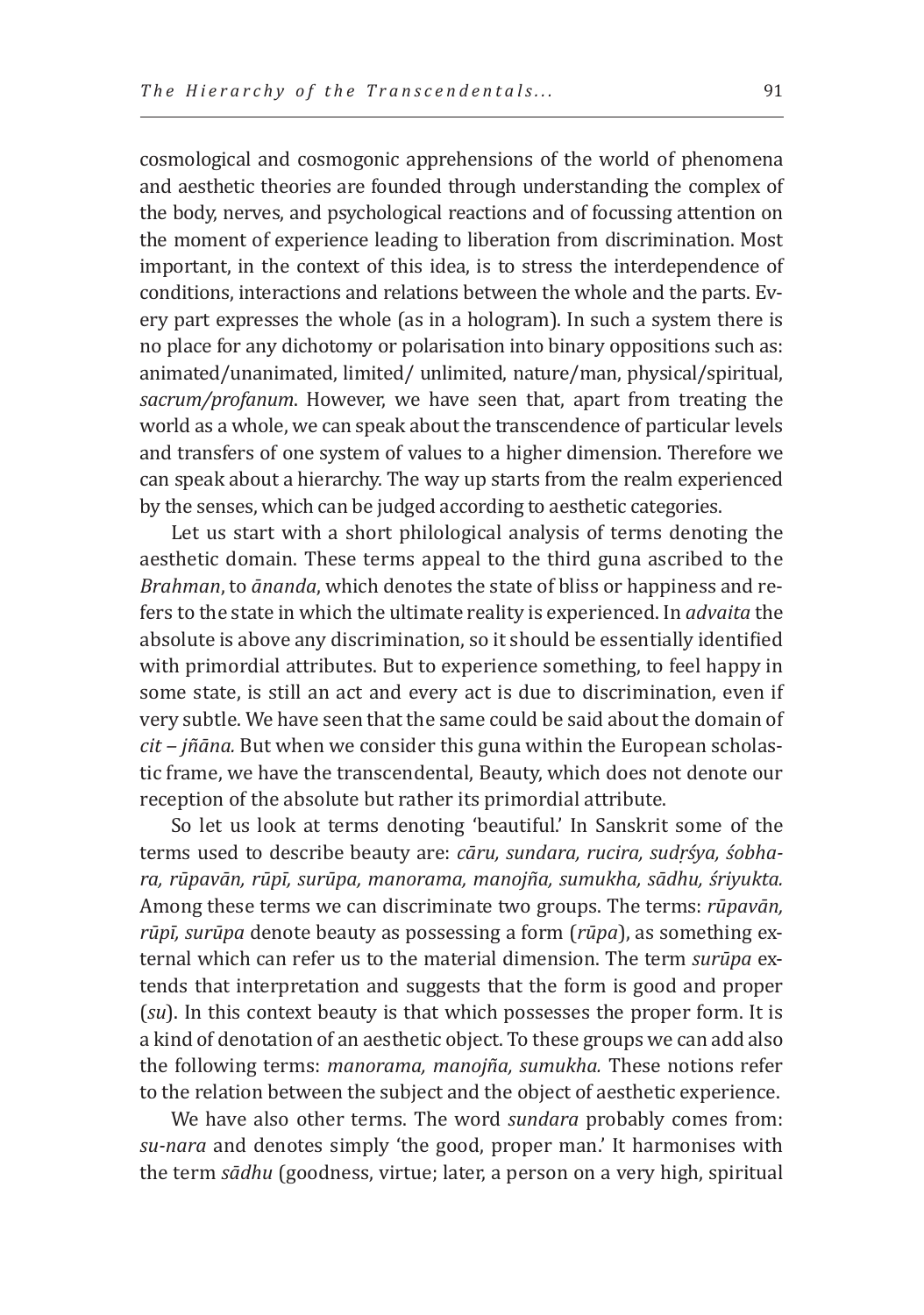level). This is an example of a situation where the same terms appeal to the sensual, aesthetic and ethical levels.

The terms *śobhana* and *śriyukta* denote clear, luminous, brilliant. Among the categories used in Indian aesthetics, they describe pure sattvic experience.

Now a few words about the terms denoting something ugly, unsightly, hideous. Here we have: *kurūpa, aparūpa, virūpa, rūpahina, kadākāra, kutsitākāra, durdarśana.* The first group appeals, analogously to the words denoting beauty, to the presented, phenomenal reality, to the domain of matter. But here they mean some kind of deprivation, lack of something, rejection. The term *durdarśana* can be translated as bad conduct, bad view, or bad opinion.

Without going into detailed philological analysis, we can say that terms denoting beauty and ugliness refer to an object of experience and to the state deriving from that experience as well. Even these terms can refer to a dynamic situation which, from the dimension that has been experienced as the presented level, should lead to a much more primordial level. This harmonises with the classical Indian view that the phenomenal dimension of the world is subordinated to the unconditioned level. The manner of action and of conduct in the empirical world depends on the level of knowledge of reality.

Now we should focus on aesthetic values only. The quality of aesthetic experience depends on the quality of our choices. One of the domains of our choices is initiated by the sense of taste. I think that it may be interesting to analyse particular terms denoting something tasty or not-tasty in the context of our considerations of beauty and ugliness. All our above considerations have concluded that primary aesthetic subjective categories became absolutised, and thus the categories of beauty and ugliness fall into the categories of good and bad. Let us look at the notion of taste, which is one of the motives for some kind of aesthetic experience and which can lead to the categories of beauty and ugliness.

In Sanskrit something tasty (generally: good, proper taste) is denoted by the terms: *rasika, sarasa, surasa.* Something not-tasty is *arasika, arasajña.* Thus, the main term denoting taste is *rasa.* The term *rasa* has a few other meanings as well. *Rasa* is something fluid, that is, the sap of a tree in the context 'essence of a tree.'

Now, take the bees, son. They prepare the honey by gathering nectar (*rasa*) from a variety of trees and reducing that nectar to a homogeneous whole. In that state the nectar from each different tree is not able to differentiate: 'I am the nectar of that tree', and 'I am the nectar of this tree'. In exactly the same way, son, when all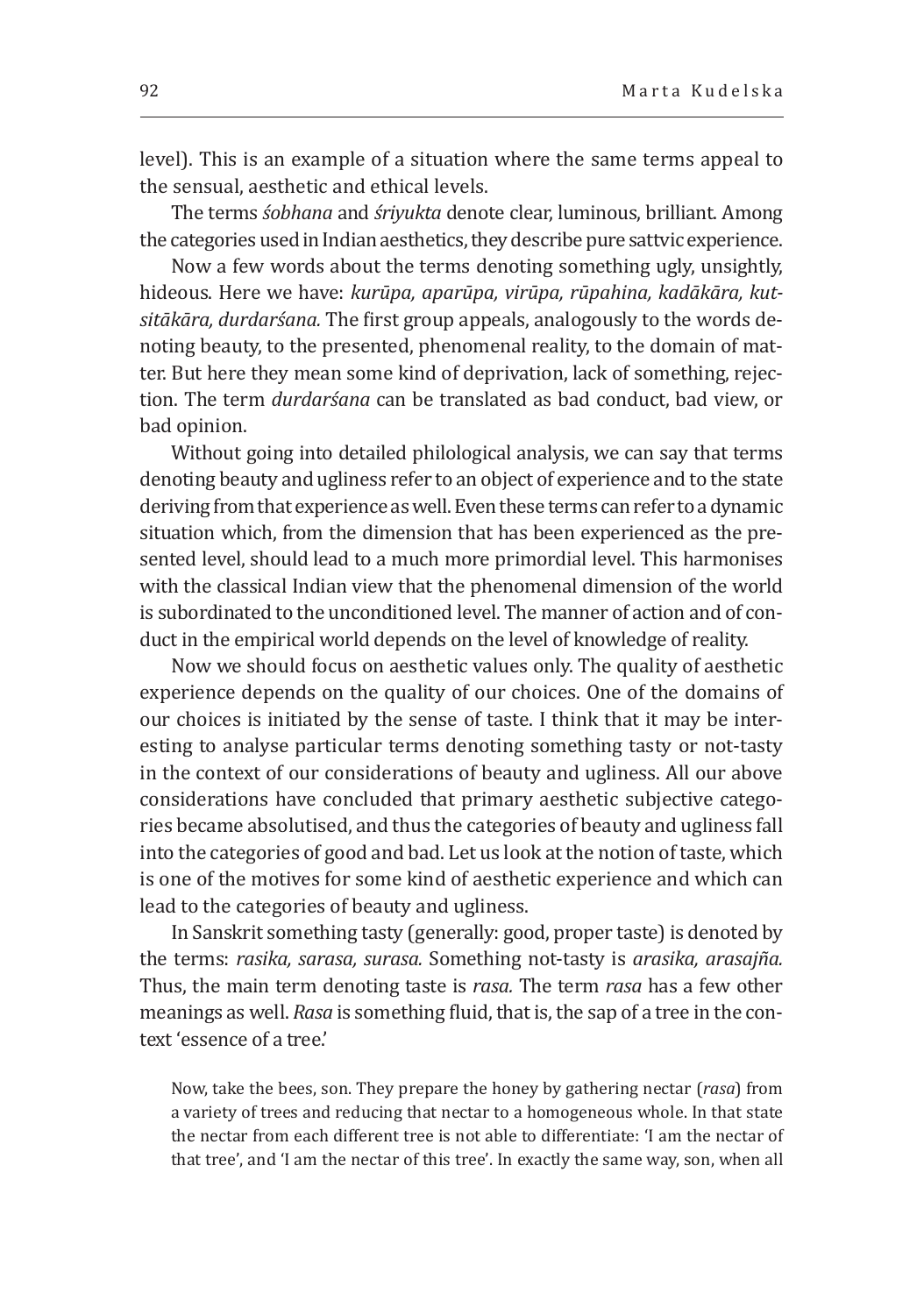these creatures merge into the existent, they are not aware that: 'We are merging into the existent'. No matter what they are in the world – whether a tiger, a lion, a wolf, a boar, a worm, a moth, a gnat, or a mosquito – they all merge into that. The finest essence here – that constitutes the self of this whole world; that is truth, that is the self (*ātman*). And that's how you are, Śvetaketu. (*Chāndogya* 6.9)

This is a very important passage in the Indian tradition. For the first time there appears the famous formula *tattvamasi* which indicates the identity of the principle of the macrocosmos, *Brahman*, and the principle of the microcosmos, *ātman*. In this *Upanishad*, *rasa* is compared to taste, to nectar. The impression of particular tastes is secondary. In reality there exists one taste only, the ultimate one. This example exemplifies the thesis that ultimately only the one *ātman* exists and particular souls are something secondary, conditioned, therefore not real in the absolute sense. And due to the experience of the world through particular rasas, by differentiating between particular rasas and clinging to them, we go deeper and deeper into *sāṃsāra.*

The term *rasa* also denotes marrow; in ancient India marrow was identified with the principle of man in his physical aspect. *Rasa* is also mercury, quicksilver, the alchemic stone. It was a symbol of the principle and the secret of life. Therefore it was associated with semen - in mythology, with Śiva's semen.

Then he said to them: 'You who know this self here, the one common to all men, as somehow distinct – you eat food. But when someone venerates this self here, the one common to all men, as measuring the size of a span and as beyond all measure, he eats food within all the worlds, all the beings, and all the selves.

Now, of this self here, the one common to all men – the brightly shining is the head; the dazzling is the eye; what follows diverse paths is the breath; the ample is the trunk; the earth is the feet; the sacrificial enclosure is the stomach; the sacred grass is the body hair; the householder's fire is the heart; the southern fire is the mind; and the offertorial fire is the mouth. (*Chāndogya* 5.18)

There are certain considerations concerning the Agni-Vaiśvanara who is identified with *ātman.* There, a problem of identity appears between the whole and the parts. The ritual act is celebrated for the benefit of every particular part. Every particular rite is consummated and tested to prove if it is *priya* (good, nice, gratifying). Let us recall how important a role the term *priya* plays in the context of ethical values.

Reality as a whole is more than a simple sum of all the parts. Every element connected with a given domain of activity is necessary and struc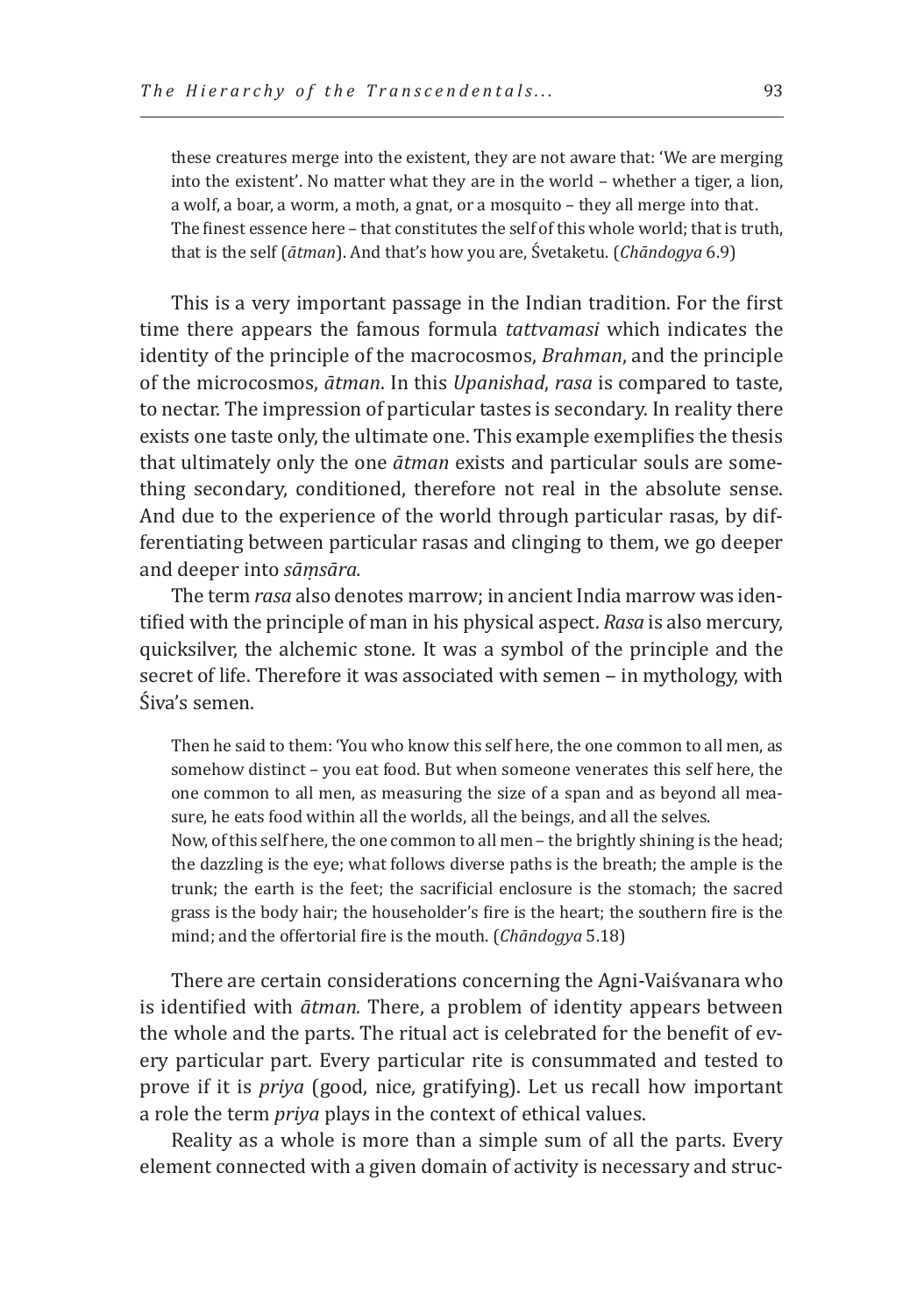turally integrated into the whole scheme. It is some kind of repetition of *Puruṣasākta*. This fragment indicates the theory, very common in Indian thought, that everything is very deeply founded in the world of biology and the organism. The picture of the world is connected with the earthly impression of the body and the mind. Let us quote:

Appearance and taste, smell and sounds, touches and sexual acts – That by which one experiences these, by the same one understands – what then is here left behind? (*Kaṭha* 4.3)

Even in the smallest phenomena of reality, every part of the world reflects the whole, as in a hologram. The touch of what is unconditioned can be recognised on every level, at every moment, but if its transformation was to be stable it had be transformed and transcendent on all levels, starting from the very material and ending in the subtle mist. Thus, in such a picture of the world understood as a total harmony, for the sake of soteriology, there must be some hierarchy, some linear order. The following *Upanishad* helps us to find that order:

The separate nature of the senses; their rise and fall as they come separately into being –

When a wise man knows this, he does not grieve.

Higher than the senses is the mind; higher than the mind is the essence;

Higher than the essence is the immense self; higher than the immense is the unmanifest.

Higher than the unmanifest is the person, pervading all and without any marks. Knowing him, a man is freed, and attains immortality. (*Kaṭha* 6.6‒8)

Knowledge begins from sensual experience. All Indian philosophical systems put perception, or *pratyakṣa*, as the first among many sources and means of knowledge. *Pratyakṣa* denotes, exactly, what is before the eyes, or *prati-akṣ.* Therefore it can refer to sensual knowledge. The same is true of *advaita,* although its ultimate reality is above any discussion and transcends the phenomenal world. Then, how to combine the sensual and the transcendental understanding of the act of knowledge?

Generally speaking, we can say that the mechanism for knowing an object always remains the same; even the principle of the object remains the same, but, thanks to the more subtle act of knowledge, we more and more subtly penetrate the nature of the object. Thus, by looking in a linear order, we grasp and recognise a particular thing, starting with sensual experience and moving step by step to more subtle levels. This sensual aes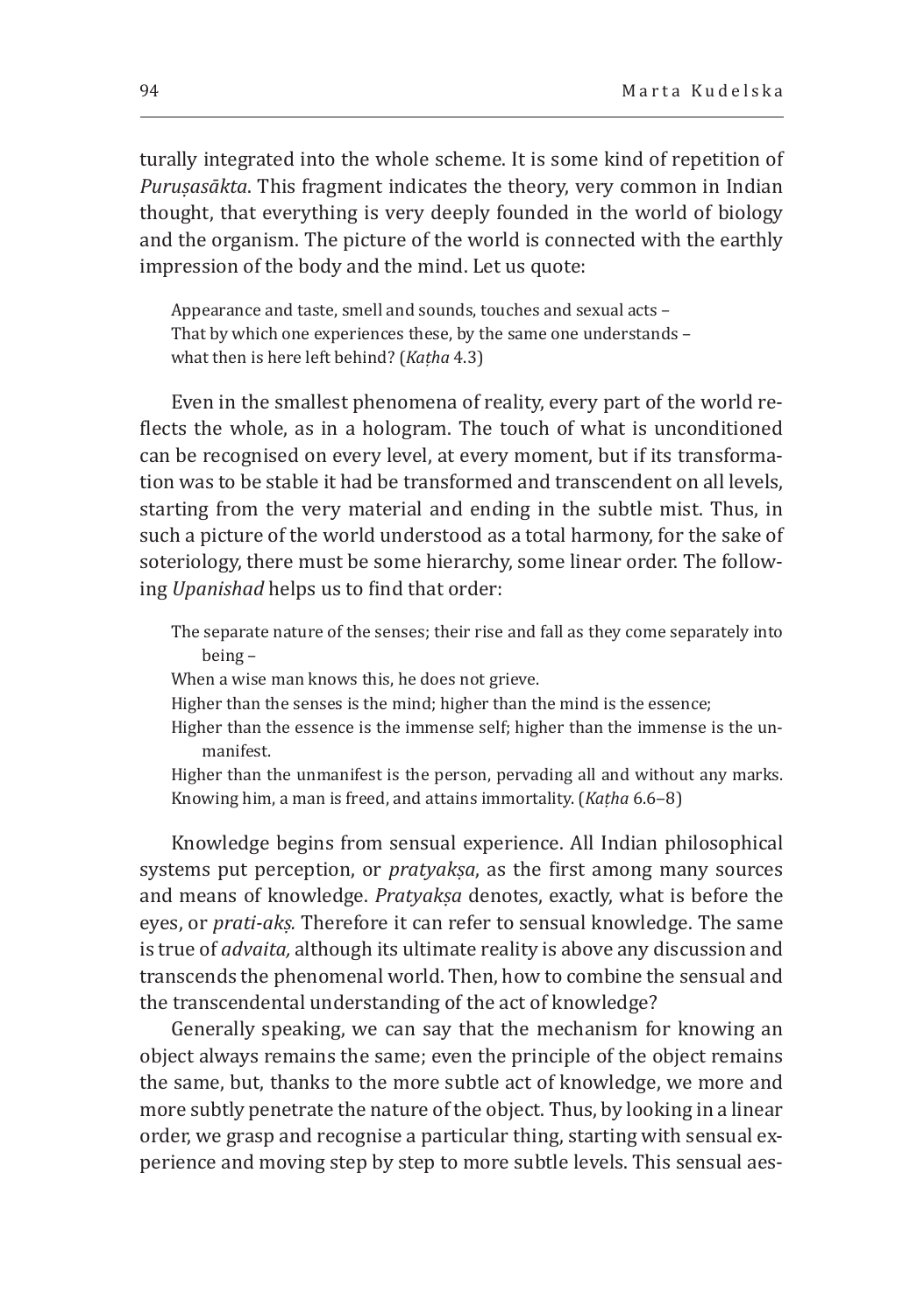thetic experience (*rasa*) refers to the most fundamental and to the most sensual form of reality as well.

*Rasa* is aesthetic experience; it is emotion which is cause and effect as well. Emotion is the state and *rasa* is the quality of that state. I believe that this is the key to understanding the typology of many rasas.

Know the self as a rider in a chariot, and the body, as simply the chariot. Know the intellect as the charioteer, and the mind, as simply the reins. The senses, they say, are the horses, and the sense objects are the paths around them; He who is linked to the body (*ātman*), senses and mind, the wise proclaim as the one who enjoys.

When a man lacks understanding, and his mind is never controlled, His senses do not obey him, as bad horses, a charioteer. But when a man has understanding, is mindful and always pure; He does reach that final step, from which he is not reborn again. (*Kaṭha* 3.3‒8)

The senses are the fundamental components of action. Without the senses the act of knowledge does not exist, just as a chariot does not move without horses. The senses initiate every process of knowledge. Primary energy, by its nature, above everything, creating all forms, entered a domain which can be evaluated in aesthetic categories as well.

When we place any element in a cosmological scheme, on one hand we give it a higher value because it is universal (every part influences the whole in a distinctive manner), but on the other hand we deprive it of its personal, individual, creative character. All activities, understood ideally, should have not a creative but a re-creative character. The same is true of aesthetic experience; it derives from the individual level and, by transcending particular levels of the recognising subject, it reaches the supraindividual state. Thus the subsequent steps of knowing an object move toward the state of reality, which is beyond any description.

From the ultimate point of view all values appear relative. Is there any sense in this context in speaking about any values, making any differentiations? Is there any sense in speaking about good and bad things, about beautiful and ugly objects? Our considerations lead us to the conclusion that even though all values appear relative, they are still indispensable. The process of valuation enables us to prepare norms of action; in turn, these norms indicate which kind of action and which kind of experience serve the aim of reaching the ultimate goal. So aesthetic and ethical values delineate the passage between what is given in sensual experience and the ultimate undifferentiated reality.